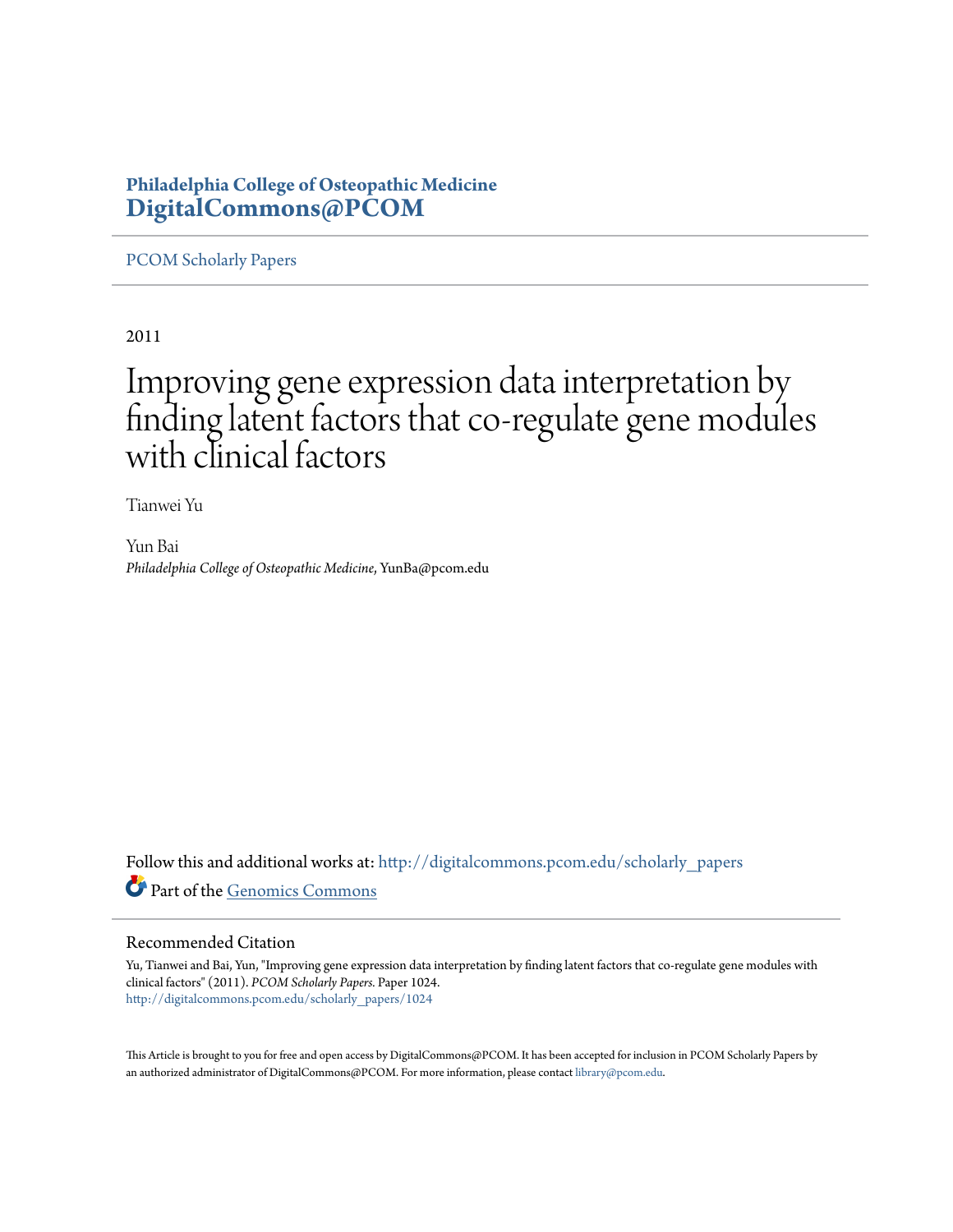# **RESEARCH ARTICLE External Structure Control Control Control Control Control Control Control Control Control Control Control Control Control Control Control Control Control Control Control Control Control Control Control**



# Improving gene expression data interpretation by finding latent factors that co-regulate gene modules with clinical factors

Tianwei Yu<sup>1\*</sup> and Yun Bai<sup>2\*</sup>

## Abstract

**Background:** In the analysis of high-throughput data with a clinical outcome, researchers mostly focus on genes/ proteins that show first-order relations with the clinical outcome. While this approach yields biomarkers and biological mechanisms that are easily interpretable, it may miss information that is important to the understanding of disease mechanism and/or treatment response. Here we test the hypothesis that unobserved factors can be mobilized by the living system to coordinate the response to the clinical factors.

Results: We developed a computational method named Guided Latent Factor Discovery (GLFD) to identify hidden factors that act in combination with the observed clinical factors to control gene modules. In simulation studies, the method recovered masked factors effectively. Using real microarray data, we demonstrate that the method identifies latent factors that are biologically relevant, and extracts more information than analyzing only the firstorder response to the clinical outcome.

Conclusions: Finding latent factors using GLFD brings extra insight into the mechanisms of the disease/drug response. The R code of the method is available at [http://userwww.service.emory.edu/~tyu8/GLFD.](http://userwww.service.emory.edu/~tyu8/GLFD)

## Background

When high-throughput biomedical data are collected together with outcome variables, such as treatment groups or drug response, the focus of data analysis is mainly selecting features that correlate with the outcome variables and building predictive models [[1](#page-11-0),[2\]](#page-11-0). Analysis at the functional group (gene set) level is also popular because it provides mechanistic understanding and helps reduce the search space for feature selection [[3](#page-11-0)-[5\]](#page-11-0). Such methods mostly focus on finding gene sets that show first-order relationship with the clinical outcome variable.

The biological system is a complex network, and even genes involved in the same biological process may not be correlated [[6-8](#page-11-0)]. Rather, more complex relations such as dynamic correlation exist [[5](#page-11-0),[9,10\]](#page-11-0). Thus we expect

\* Correspondence: [tianwei.yu@emory.edu](mailto:tianwei.yu@emory.edu); [yunba@pcom.edu](mailto:yunba@pcom.edu)

the response to the clinical variable is not limited to first-order relations, and more complex molecular events are involved. For mechanistic studies, it may be important to find molecular events that occur in association with the clinical outcome, but are not correlated with the clinical outcome in first order.

We try to address this issue using the latent factor model approach, which has been successful in modeling gene regulatory networks [[11\]](#page-11-0). It has been established that the complex biological system is of modular structures [\[12](#page-11-0),[13\]](#page-11-0), and the gene expression within a module can be modeled reasonably well by linear functions of the activities of the controlling factors [[11,14,15\]](#page-11-0). When using latent factor models, in some situations the latent factors carry physical meaning, such as transcription factors (TF) in gene expression [[14](#page-11-0)]. In other situations, the latent factors may be combinations of true biological factors, or simply some virtual controllers that reflect the collective behavior of groups of genes/proteins [\[15](#page-11-0)]. Thus we do not imply causal relationships by using the factor model, and the word "regulate" is used in a loose manner in this manuscript.



© 2011 Yu and Bai; licensee BioMed Central Ltd. This is an Open Access article distributed under the terms of the Creative Commons Attribution License [\(http://creativecommons.org/licenses/by/2.0](http://creativecommons.org/licenses/by/2.0)), which permits unrestricted use, distribution, and reproduction in any medium, provided the original work is properly cited.

<sup>&</sup>lt;sup>1</sup>Department of Biostatistics and Bioinformatics, Rollins School of Public Health, Emory University, Atlanta, GA, USA

<sup>2</sup> Department of Pharmaceutical Sciences, School of Pharmacy, Philadelphia College of Osteopathic Medicine, Suwanee, GA, USA

Full list of author information is available at the end of the article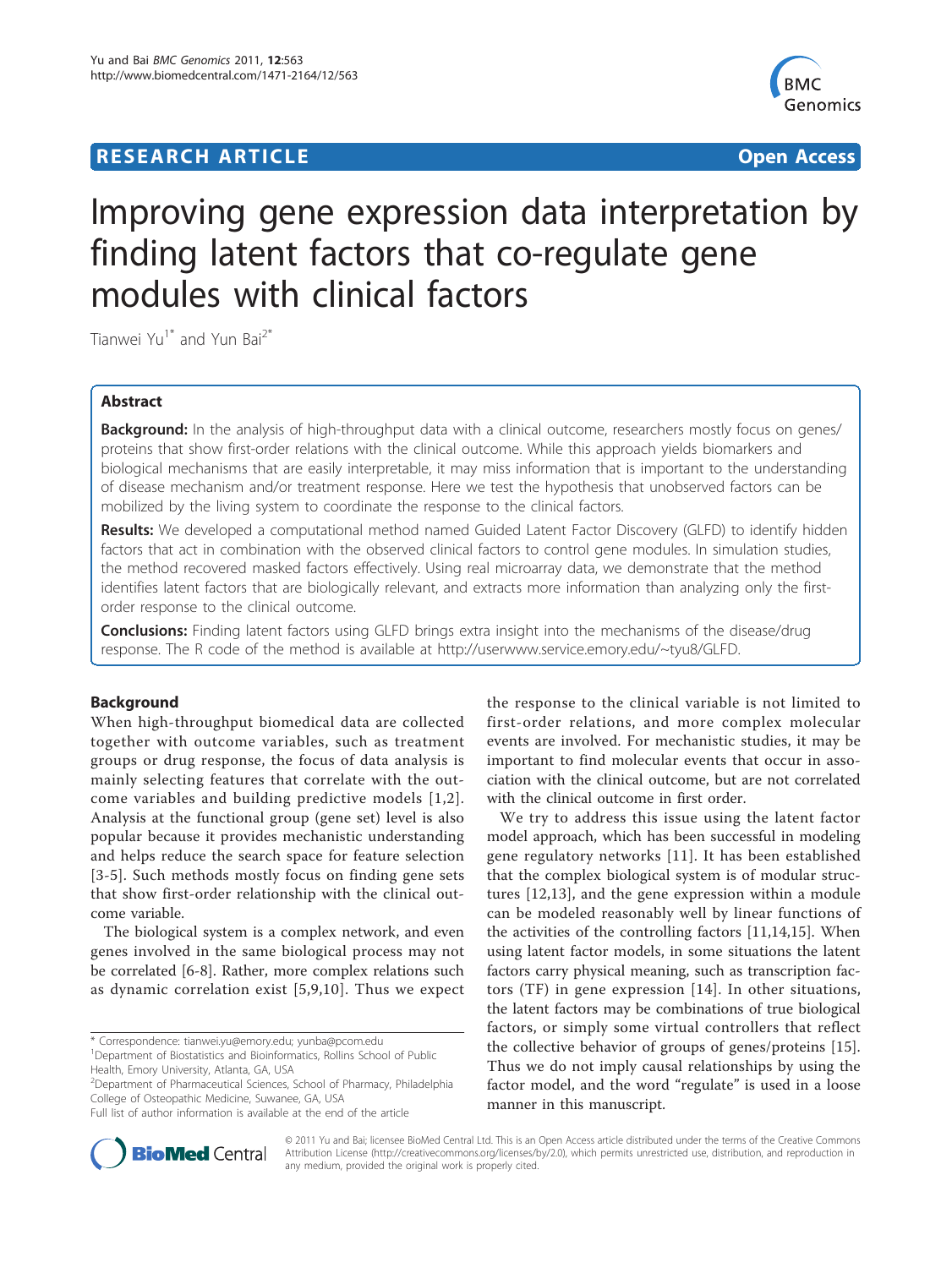In the situation where observable clinical factors are exerted on the system, we hypothesize that the biological system would mobilize other unobserved factors to coordinate the response to the clinical factors, while the response is limited to certain relevant modules. In this manuscript, we test this hypothesis by developing a new method named Guided Latent Factor Discovery (GLFD) to find such factors if they exist. The method is based on the modular decomposition of large matrices [[15](#page-11-0)]. By analyzing real datasets, we demonstrate that such latent factors do exist, and they bring extra insight into the interpretation of the data. The R code of the method is available at <http://userwww.service.emory.edu/~tyu8/GLFD>.

#### **Methods**

#### The model

Consider a data matrix  $G_{p \times n}$  with p genes measured in *n* samples, and let  $B_{n \times m}$  be the matrix of the scores of  $m$  known clinical factors, e.g. treatment groups or measured responses. Our goal is to search for a group of hidden factors,  $F_{n \times r}$ , such that **B** and **F** jointly regulate a gene module, with relationships represented by a linear factor model,

$$
\mathbf{G}_{q \times n}^{(module)} = \mathbf{L}_{q \times (m+r)} [\mathbf{B}_{n \times m} \mathbf{F}_{n \times r}]^T + \mathbf{E}_{q \times n}
$$
 (1)

where  $q$  is the number of genes in the module,  $L$  is the regulation strength matrix, and  $E$  is the residual matrix. The number of genes,  $q$ , is usually much less than the number of genes in the data matrix  $(p)$ , as only a fraction of genes are expected to be regulated by the clinical factor and the latent factors. To qualify as a module, a significant portion of the selected genes need to have non-zero loadings on both  $B$  and  $F$ .

#### The procedure to find latent factors

We develop a three-step procedure to find the latent factors.

#### Step 1. Finding weighted residual from each gene

In this step the residual of every gene is taken after projecting on the clinical factors. The residuals are then weighted based on the level of association between the gene and the clinical factors.

(a) Standardize the gene expression vectors such that each row-vector of  $G$  is unit length. Standardize the clinical factor matrix such that the column vectors of  $\bm{B}$  are unit length and orthogonal to each other. This is done by using the whitening transformation. Briefly, let  $\Lambda$  be the diagonal matrix of eigenvalues of  $B^T B$ , and  $\Phi$  be the corresponding matrix of eigen<br>vectors as its columns, then we take  $B^* - B \Phi A^{-1/2}$ vectors as its columns, then we take  $B^* = B\Phi A^{-1/2}$ . The column vectors of  $B^*$  form an orthonormal basis and span the same subspace.

(b) Project each row vector of  $G$ ,  $g_i$  onto  $B^*$ , and find the projection length,

$$
l_i = \sqrt{g_i B * B *' g_i'}
$$
 (2)

(c) Take the residual of each gene after projection onto the clinical factors. Let  $\beta_1$ , ...,  $\beta_m$  be the column vectors of  $B^*$ ,

$$
r_i = g_i - \sum_{j=1}^m (g_i \beta_j) \beta'_j \tag{3}
$$

(d) This step is to assign weight to each residual such that contribution to subspace finding is mostly limited to genes significantly associated with the clinical outcome. Weigh each residual vector based on the gene's projection length using a sigmoid function:

$$
r_i^* = \left(1 - \frac{1}{1 + e^{\varphi(l_i - \delta)}}\right) r_i \tag{4}
$$

where  $\phi$  is a large value, e.g. 100, to make the sigmoid function approach a step function. When  $\phi$  is large enough, further increasing its value has little impact on the shape of the curve. The inflection point of the sigmoid curve, δ, is determined by the probability of the gene being independent from  $\bm{B}$ . It is based on the fact that the projection length of a gene independent of the factors follows the  $F$  distribution [\[16](#page-11-0)].

$$
\delta = \sqrt{\frac{mF_{1-\alpha,m,n-m-1}}{(n-m-1)+mF_{1-\alpha,m,n-m-1}}}
$$
(5)

where *n* is the number of samples, and  $m$  is the number of factors in **B**. A stringent  $\alpha$  level cutoff, e.g. 0.001 is used to account for the multiplicity caused by the large number of genes under study. This value yields an expected one false positive for every 1000 features. The choice is dependent on the number of features being studied. A more stringent cutoff needs to be used when a higher number of features are involved. Following eq.5, the value of  $\delta$  is equal to the projection length that corresponds to the alpha level. Residuals of genes with projection length higher than  $\delta$  receive weights close to 1, while those lower than  $\delta$  receive weights close to zero. Step 2. Searching for modules in the weighted residual matrix

This part of the procedure is based on our method Modular Latent Structure Analysis (MLSA) [[15\]](#page-11-0), which searches for gene modules regulated by linear combinations of latent factors. Briefly, MLSA seeks subspaces on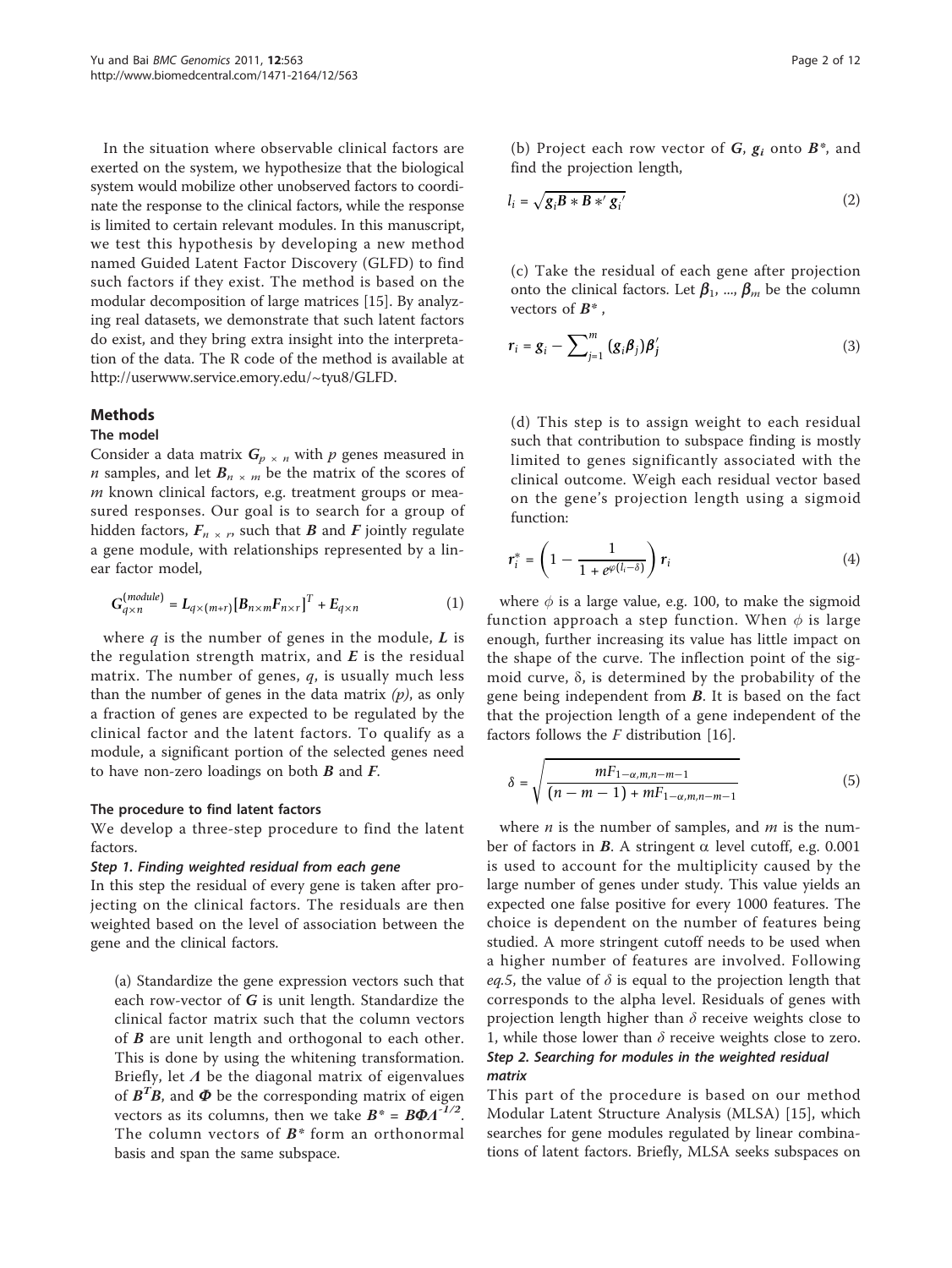which a portion of the row-vectors have large projection length. It assumes no prior knowledge about module membership. The logic behind the method is that rowvectors belonging to a module controlled by some latent factors should have big projection lengths on the subspace spanned by those latent factors. A module is defined as a group of row-vectors whose values are controlled by the same set of latent factors. Combinatorial effects between the latent factors are necessary for the factors to belong to the same module [[15](#page-11-0)].

When the dimensionality of the subspace is known, MLSA uses an EM-like algorithm iterating between (a) reweighting each row-vector based on its association with the current factor estimates, and (b) re-estimating the latent factors of the module, until convergence. In most cases the dimensionality is unknown, in which case MLSA uses step forward search to determine the dimensionality of a module. Multiple modules can be identified from a dataset.

(a) We take the weighted residual matrix  $R$  from Step 1, each row vector of which is the weighted residual of a gene. We first find the length of the longest weighted residual vector,  $l_{max} = max_i ||r_i^*||$ where  $r_i^*$  is the  $i^{th}$  row vector. We then divide the matrix by this value,

$$
R^* = R/l_{max} \tag{6}
$$

This step makes the maximum row-vector length one. It replaces the data standardization step of MLSA, which standardizes every row vector to length one. MLSA makes inference based on projection length. This new procedure makes sure that contributions to latent factor finding come mostly from genes significantly associated with the clinical factor set B.

(b) We then iteratively find modules from  $R^*$ .

(b.1) With each of the dimensionality values  $k = l, ...,$ K, use the EM-like algorithm to find a module from the data matrix (Algorithm 1 in [\[15](#page-11-0)]). The maximum allowable dimensionality value  $K$  is taken such that no module is likely to exceed this value. In the current study we used  $K = 10$ , which means the maximum allowable dimensionality of a module is 10 dimensions. For every  $k$ , instead of randomly initiating the latent factor estimates, we start the search from the first  $k$ right singular vectors of the data matrix. Thus the algorithm is less likely to converge to a local optimum. (b.2) Compare the sizes of the modules across different dimensionality  $(k)$ , and select the module that contains the largest number of genes. The number of associated genes is determined by an inference procedure that depends on the dimensionality of the subspace, i.e. longer projection length is required for a higher dimensional subspace [[15](#page-11-0)].

(b.3) If the number of genes in the newly found module is less than a small threshold, e.g. 10 genes, we end the iteration. Else, for every row vector of the matrix, we subtract its projection onto the basis of the module. Using the new residual matrix, return to step (b.1) to find another module.

The result from this step is a collection of latent factor sets (module basis), i.e. matrices with latent factor scores in the column,  $\left\{ F_{n\times k_{j}}^{(j)}\right\}$  $\left\{$ , where *j* is the index of modules, and  $k_i$  is the dimensionality of each respective module.

# Step 3. Selecting latent factors that co-regulate genes with clinical factors

This step uses the original expression matrix G.

(a) For the clinical factor set  $B^*$  and every identified factor set  $F^{(j)}$ , find the associated genes. This is done by finding the projection length of each gene onto the subspace following eq.2, and finding the significance level using the  $F$  statistic,

$$
F = \frac{l^2}{k} \times \frac{n - k - 1}{1 - l^2} \tag{7}
$$

where  $l$  is the projection length of the gene,  $n$  is the number of samples, and  $k$  is the dimensionality of the subspace. The test statistic follows the  $F_{k,n-k-1}$  $<sub>1</sub>$  distribution. The projection length and signifi-</sub> cance level are invariant to the rotation of the factors. We then transform the F-test p-value to falsediscovery rate (FDR), and find the genes associated with each factor set at a certain FDR cutoff, e.g. 0.1.

(b) For every identified factor set  $F^{(j)}$ , test the overlap between its associated genes with the overlap between its associated genes with the genes associated with the clinical factor set  $B$ . The calculation takes into account of potential false positives. Assuming the total number of genes is  $p$ , the count of genes associated with  $B$  is  $m_1$ , the count of genes associated with  $F^{(j)}$  is  $m_2$ , the count of overlapping genes is r, and the FDR cutoff is  $\lambda$ , we use *m*  $m'_1 =$  *ceiling* $(m_1(1 - \lambda))$ ,  $m'_2 = ceiling(m_2(1 - \lambda))$ , and  $r' = floor(r(1 - \lambda)^2)$  for the calculation of the hypergeometric p-value in a conservative manner: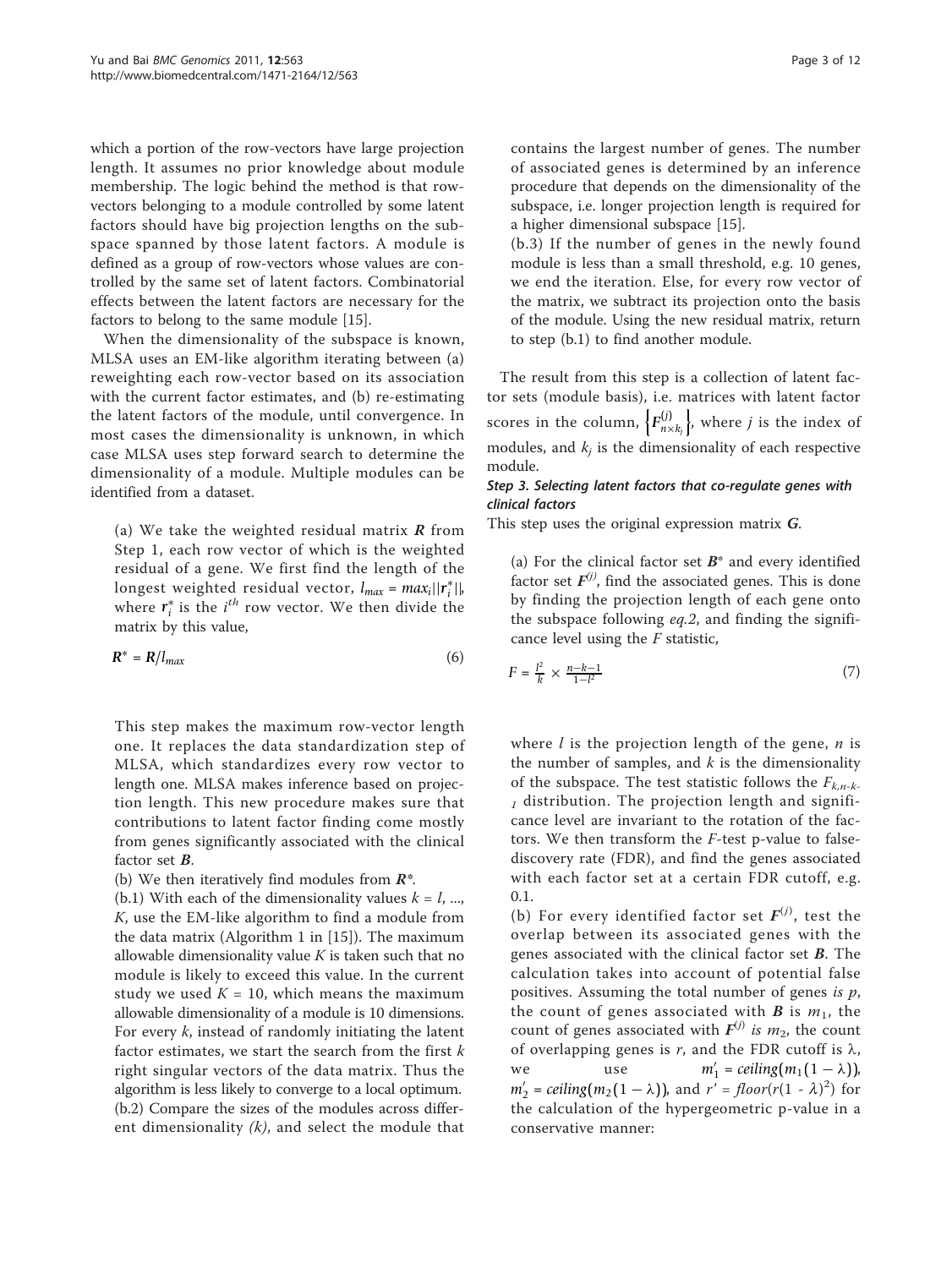$$
P = \sum_{l \ge r'} \frac{\binom{p - m'_1}{m'_2 - l} \binom{m'_1}{l}}{\binom{p}{m'_2}}
$$
(8)

The overlap is called significant if  $P$  is smaller than a cutoff, e.g. 0.01.

(c) If an identified factor set shows significant gene overlapping with the clinical factor set, we further test each of its factors separately for gene overlapping with the clinical factor set, using the same strategy as in steps (a) and (b). Only significant factors are retained.

#### Simulation study

We simulated data matrices with 2000 genes and 100 samples. Among the 2000 genes, module one of 200 genes were governed by the combination of a clinical factor and some other (1 to 3) factors. Four other modules of 200 genes were each governed by 2 to 4 factors that are independent from module one. All factor scores were independently drawn from the standard normal distribution. The remaining 1000 genes were pure noise genes. Three levels of measurement noise were simulated, with signal to noise ratio (S/N) equal to 0.5, 1, and 2.

Two versions of GLFD were tested, one with exhaustive factor search, the other with sequential factor search. Two methods were used as comparison. The first was partial least squares (PLS) regression [[17\]](#page-11-0). PLS finds a subspace to project both the genes and the outcome variables, such that the projected genes explain the maximum multidimensional variance of the projected outcome. The latent factors defining the subspace were used in our comparison. The second method we compared was supervised principal components (SPC) [[18](#page-11-0)]. SPC first extracts genes with first-order relations with the outcome, and then finds the principal components of the selected genes. The eigen vectors were taken as the latent factors identified by SPC. Two variants of SPC were used - (1) allowing the method to select the cutoff using cross-validation, and (2) using the true number of genes belonging to the module with the clinical factor. We note that neither PLS nor SPC is for latent factor discovery. Rather, both methods aim at predictive model building. Both PLS and SPC order the latent factors based on their contribution to the prediction of the clinical factor, and require user specification of the dimensionality of the subspace.

For a simulated data matrix with  $k$  true latent factors acting in combination with the clinical factor, we selected the first  $k$  latent factors found by each method. The selection was based on p-values for GLFD, and simply the first k factors for PLS and SPC. In the situation that GLFD found less than  $k$  latent factors at the pvalue cutoff of 0.01, we used all the identified factors. In order to judge the effectiveness of the methods to recover the latent subspace, we examined how well each true latent factor was recovered. We used the multiple  $R<sup>2</sup>$  value of the regression of each true latent factor against the identified factors. At each parameter setting, the simulation was performed 100 times. The empirical distributions of the  $R^2$  values were plotted and compared across the methods. The ideal method should yield multiple  $R^2$  values close to one.

#### Results and Discussions

#### Simulation results

Figure [1](#page-5-0) shows the simulation results. The two red curves represent GLFD (solid: exhaustive factor search; dashed: sequential factor search), and the two blue curves represent SPC (solid: cross validation - based cutoff selection; dashed: cutoff based on the true number of genes belonging to the module). By comparing the two red curves, we can see that GLFD using exhaustive factor search performed better than using sequential factor search in the original version of MLSA, which missed some latent factors when the signal to noise ratio was low. GLFD using exhaustive factor search clearly outperformed SPC, especially when more latent factors regulate the gene expression together with the clinical factor (right column). SPC extracts global structure given the set of genes associated with the outcome, and it uses hard cutoff to select such genes. GLFD extracts modular structure, and uses a model-based weighting scheme. In all simulation settings, PLS trailed other methods in terms of latent factor recovery. This is expected because PLS seeks subspaces that best predict the clinical outcome, while it may not be ideal for the purpose of finding factors acting in combinations with the clinical outcome. When the hidden truth was that no latent factor co-regulated genes with the clinical factor, the frequency of GLFD using exhaustive search identifying false-positive latent factors was 0.05 for  $S/N = 0.5$ , 0.03 for  $S/N = 1$ , and 0.06 for  $S/N = 2$ . For GLFD using stepwise search, the corresponding frequencies were 0, 0.02 and 0.06 respectively. The two methods being compared, SPC and PLS, do not have straightforward criteria to determine the number of latent factors.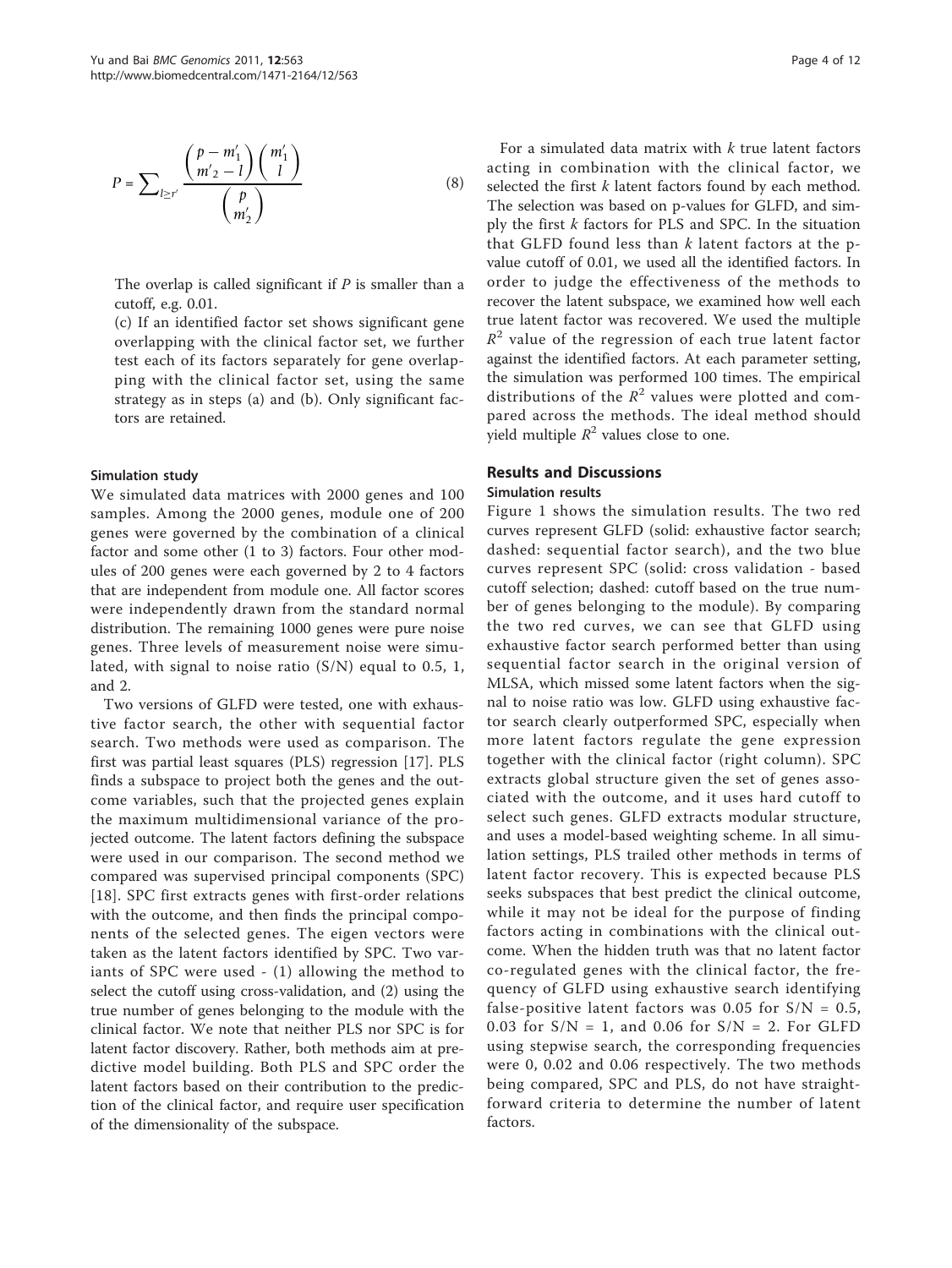<span id="page-5-0"></span>

(10 equal-sized bins between 0 and 1, equivalent to the histogram) of the  $R^2$  values are plotted.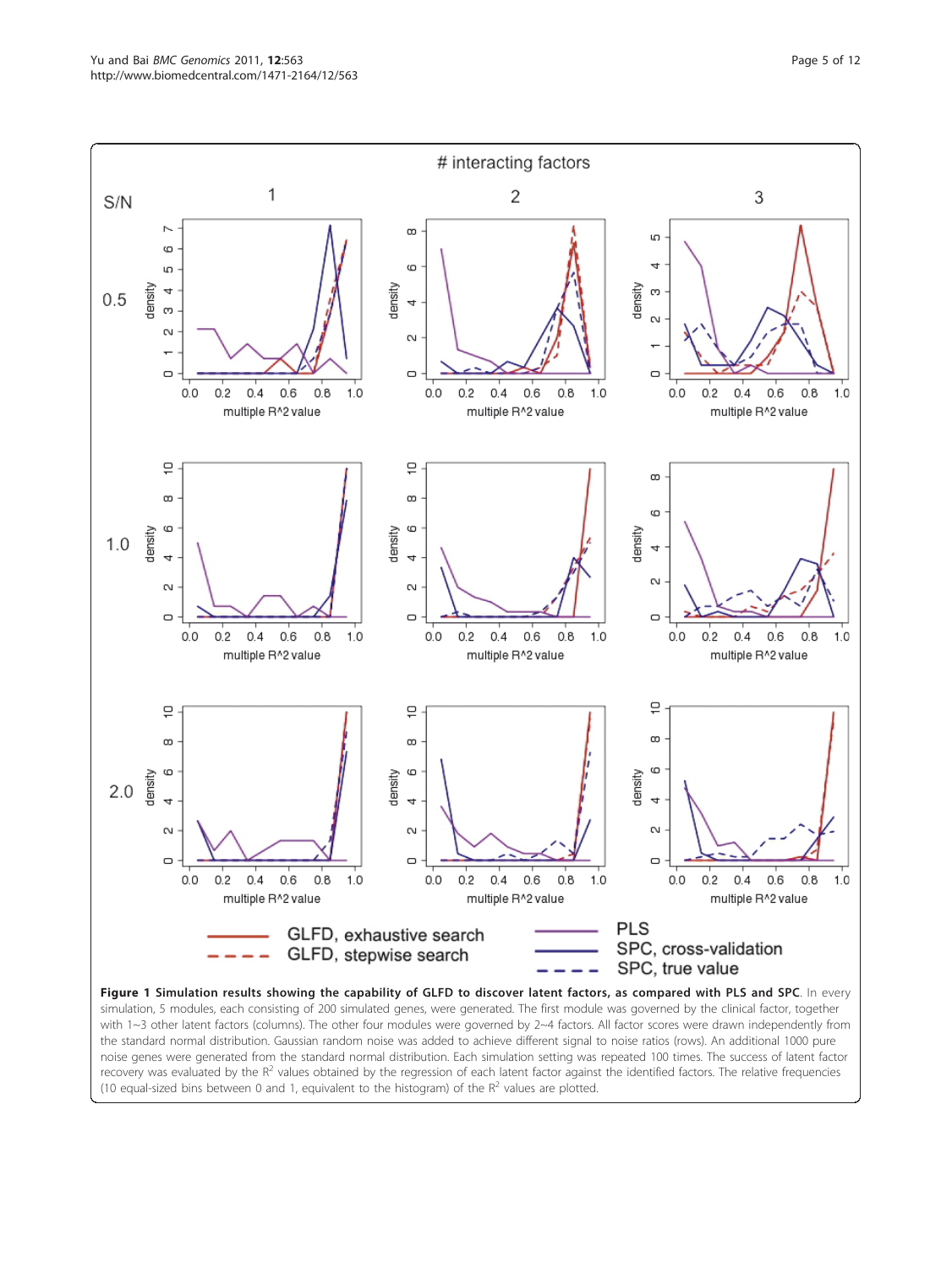# Methotrexate treatment response in primary acute lymphoblastic leukemia (ALL) (GSE10255)

Downloaded from the Gene Expression Omnibus (GEO) [[19](#page-11-0)], The GSE10255 dataset is the gene expression in primary acute lymphoblastic leukemia (ALL) associated with methotrexate (MTX) treatment [[20](#page-11-0)]. The major clinical outcome is the reduction of circulating leukemia cells after initial MTX treatment. We performed the analysis by GLFD and identified two latent factors that act in combination with the observed factor of MTX response. When we examined the scatter plots of the projection lengths of all genes onto the three factors (one clinical factor and two latent factors), some interesting patterns were observed (Figure [2\)](#page-7-0): First, the projection length of genes onto the clinical factor is generally low, the maximum being 0.377. This indicates only a weak first-order transcriptional response is linked to the clinical response. Second, the projection of genes onto the clinical factor and the latent factors showed a clear pattern off the axes, indicating the transcriptional response is better interpreted as a combination of several components.

We show the projections of genes onto the 3D subspace spanned by the clinical factor and the latent factors (Figure [2,](#page-7-0) inset). We performed oblique rotation [[21](#page-11-0)] on the genes with projection length  $> 0.4$  on this 3D subspace. After rotation, the blue and green axes each aligned to a point cloud away from the origin. The red axis captures little information with regard to genes having large projection lengths on the 3D subspace. In order to shed light on the biological meaning of the blue and green components, we resorted to gene set analysis [[3,22](#page-11-0),[23\]](#page-11-0) of gene ontology biological processes [[24\]](#page-11-0). To reduce the redundancy in GO and make the results easily interpretable, we used an organism-specific heuristic scheme to select a subset of GO biological process terms such that the selected terms were relatively specific, yet not too narrow [[25\]](#page-11-0). Starting from the broad term "biological process", the method examined the number of human ENTREZ genes assigned to each GO term and its descendent terms. If over 40% of the term's genes (70% if the term has < 500 genes) were assigned to its descendent terms, the term was considered to be too broad and was replaced by its direct descendent terms. Otherwise the term was kept in the final selection. The method iteratively examined all biological process terms until it reached terms with < 5 genes assigned, which were ignored. A total of 803 GO biological process terms were selected, which covered 10420 ENTREZ genes. The minimum number of genes assigned to a selected term was 5, the maximum 1066, and the median 13.

We performed gene set analysis using the method GSA by Efron and Tibshirani [[26](#page-11-0)], which handles

continuous outcomes. We used the rotated factors themselves as the outcome variables in GSA in order to find gene sets that were significantly associated with them. Among the top 48 gene sets associated with the blue factor ( $p \le 0.01$ ), a large proportion (47.9%, compared to 4.6% among all gene sets under study) belonged to cell cycle/DNA metabolism - related processes (Additional file [1](#page-11-0), Table S1). This is expected because the clinical factor itself is the reduction of circulating leukemia cells after MTX treatment. Among the top 37 gene sets associated with the green factor  $(p)$  $\leq$  0.01), 18.9% of them were part of the immune system process, compared to 6.1% among all gene sets under study (Additional file [1](#page-11-0), Table S2). This is consistent with MTX's function as an immunosuppressant [\[27](#page-11-0)]. In addition, 5 of the top 37 gene sets (13.5%, compared to 2.9% among all gene sets under study) were RNA metabolism/transport gene sets. It has been documented that the expression of RNA metabolism/transport genes tend to be altered in methotrexate-resistant cells [[28\]](#page-11-0).

Gene set analysis on the clinical factor itself showed enrichment of cell cycle/DNA metabolism gene sets among the top gene sets (28.8%, compared to 47.9% associated with the blue factor and 4.6% among all gene sets under study; Additional file [1,](#page-11-0) Table S3). Yet the immune system gene sets were no longer enriched in the list (5.8%, compared to 18.9% associated with green factor and 6.1% among all terms under study). Combined with the fact that the projection lengths of genes onto the clinical factor are relatively small (maximum is 0.377), we see that focusing only on genes/gene sets directly correlated with the clinical factor causes loss of power to detect significant gene expression changes in MTX response. GLFD was able to reveal hidden factors that act in combination with the clinical factor, and substantially enhance the data interpretation. In this dataset, the clinical factor is an observed outcome potentially with measurement errors. We can view the MTX response as a combination of several underlying molecular events, the strongest of which being biological processes related to cell reproduction and the immune system.

As a comparison, we also applied SPC and principal component analysis (PCA) on the dataset. PCA was included because of its popularity in practice. The clinical factor had weak impact on gene expression, hence weak correlation with the leading PCs identified by both SPC and PCA. For both methods, we performed oblique rotation using the clinical factor and the first two PCs (Additional file [1](#page-11-0), Figures S1  $\sim$  S4). Similar to the case of GLFD, the projections of genes onto the three-dimensional subspace were mostly explained by two latent factors. We then conducted gene set analysis by GSA on the two factors. The first latent factor found through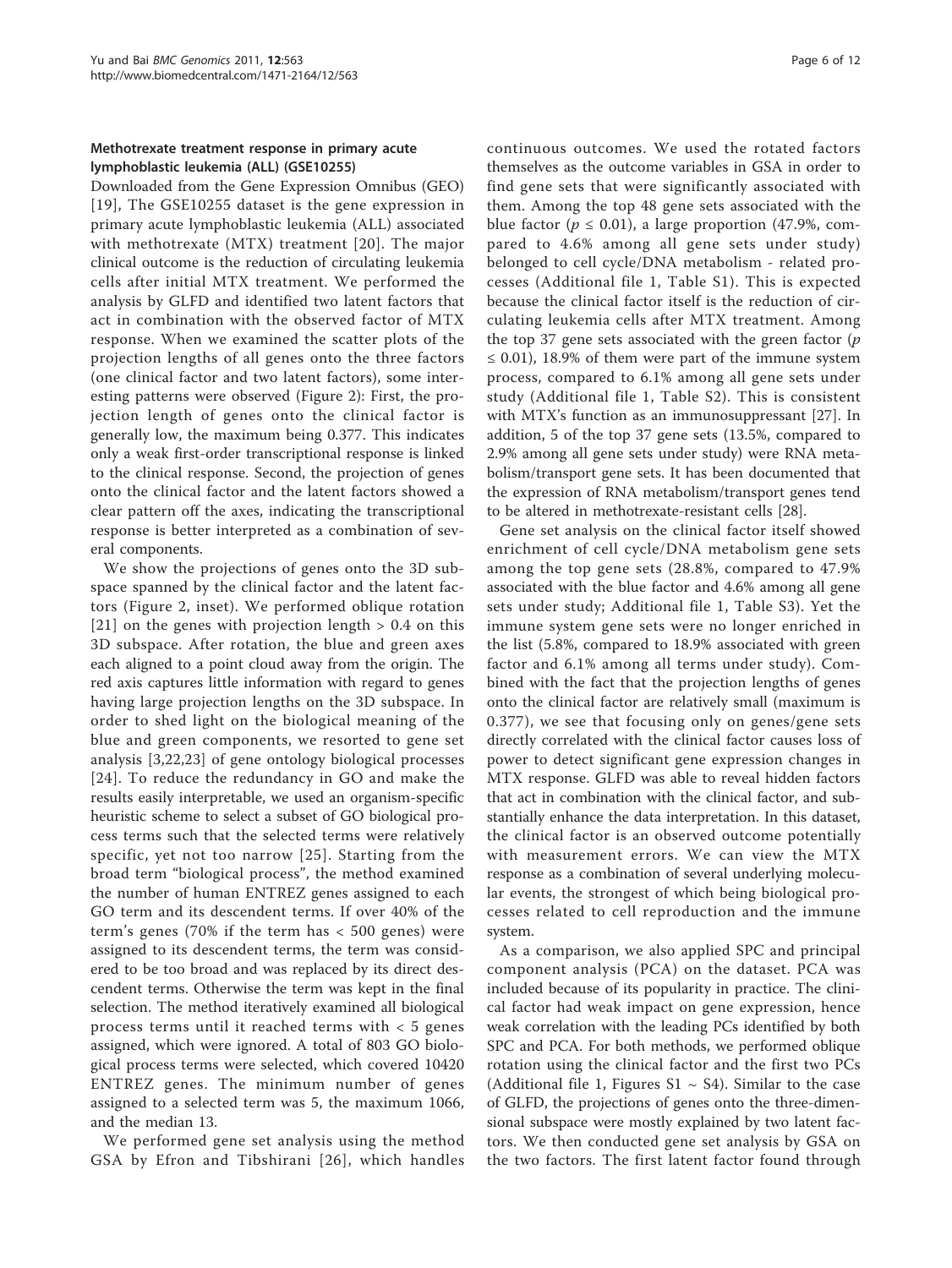<span id="page-7-0"></span>

SPC showed enrichment of cell cycle-related gene sets (18.4%, compared to 47.9% by GLFD and 4.6% among all gene sets under study; Additional file [1](#page-11-0), Table S4). The second factor found through SPC showed enrichment of immune system gene sets (17%, compared to 18.9% by GLFD and 6.1% in all gene sets under study; Additional file [1](#page-11-0), Table S5). Neither factor showed enrichment of RNA metabolism/transport gene sets

(compared to 13.5% by GLFD and 2.9% among all gene sets understudy). The first latent factor found through PCA did not show clear enrichment of any major functional group (Additional file [1,](#page-11-0) Table S6). The second latent factor found through PCA showed enrichment of immune system gene sets (12.5%, compared to 18.9% by GLFD and 6.1% in all gene sets under study; Additional file [1,](#page-11-0) Table S7). Overall, GLFD showed a better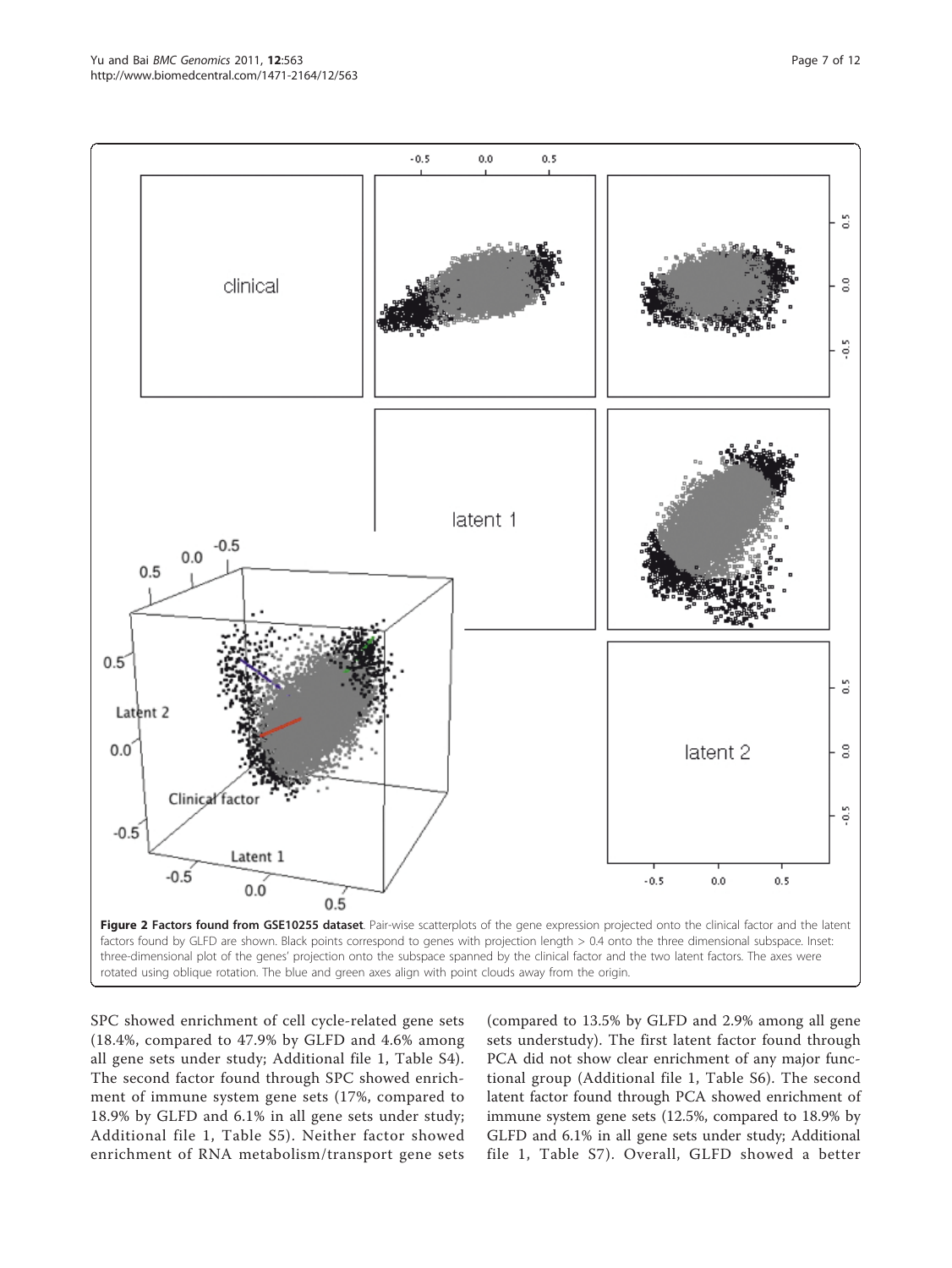performance on the GSE10255 dataset in terms of finding relevant functional groups.

## Triple negative breast cancers (TNBC) v.s. primary breast tumors representing all subtypes (GSE18864)

The second dataset we analyzed was the GSE18864 dataset [\[29](#page-11-0)], which compares the gene expression of 24 sporadic triple negative breast cancer (TNBC) samples against 51 primary breast tumor samples representing all subtypes. TNBC is characterized by the lack of expression of estrogen receptor (ER), progesterone receptor (PgR), and the human epidermal growth factor receptor 2 (ERBB2) [[30\]](#page-11-0). GLFD identified two latent factors (Figure [3\)](#page-9-0). As shown in the scatter plots, the shape of the point cloud in the three-dimensional subspace is close to elliptical. Thus we used principal component analysis on the projections of the genes with projection length > 0.4 on the three dimensional subspace. Rotated factors 1 (blue) and 2 (green) captured most of the information (Figure [3](#page-9-0), inset).

We conducted GSA analysis to find gene sets significantly associated with the rotated axes. 17.9% of the gene sets associated with the blue axis (PC1) were signal transduction pathways (Additional file [1](#page-11-0), Table S8), compared to 7.7% in all the gene sets under study. We examined the gene sets for their known links to TNBC and breast tumors in general, and found all of the seven gene sets to be associated with breast cancer phenotypes. Some of them have documented link to TNBC specifically. The G-protein coupled receptor protein signaling pathway (GO:0007186) involves GPR30 which modulates the progress of estrogen-related cancers [\[31](#page-11-0)]. Synaptophysin, which is a member of the synaptic transmission process (GO:0007268) and a marker of neuroendocrine (NE) differentiation, is important in breast cancer prognostics [[32](#page-11-0)]. It is also one of the markers differentiating between basal-like breast cancer and triple negative breast cancer [[33\]](#page-11-0). An associated term that doesn't belong to signal transduction, GO:0007416 synapse assembly, was also found to be significant. Nuclear factor of kappaB (NF-kappaB, member of GO:0043123) and its associated signaling pathway plays an important role in tumor development [[34](#page-11-0)]. Among genes belonging to the biological process "signal complex assembly" (GO:0007172), filamin A is important in breast cancer cell migration [\[35](#page-11-0)], and Src is a potential treatment target for TNBC [[36](#page-11-0)]. EGFR and EGFR ligands (member of GO:0007173) play a key role in breast cancer [[37](#page-11-0)] and TNBC specifically [[38](#page-11-0)]. Lower level of EGFR expression is associated reduced metastasis risk in TNBC [\[39](#page-11-0)]. JNK pathway (GO:0007254) modulates the anticancer effect of estradiol in human breast cancer cells [[40\]](#page-11-0). RAB small GTPases (member of GO:0007264) were found to be genetically associated with breast cancer outcome [[41](#page-11-0)]. Rho small GTPases and their effectors (member of GO:0007264) are known to affect the motility and metastasis of breast cancer cells [[42](#page-11-0)]. In addition to the signal transduction gene sets, we also noticed three gene sets related to cell motility (GO:0007026, GO: 0007156, GO:0007018) were significant (Additional file [1](#page-11-0), Table S8). This is consistent with the role of the two significant signal transduction pathways that are linked to cell motility in breast cancer (GO:0007172 and GO:0007264). In addition, the latent factor also showed association with cell cycle gene sets (12.8%, compared to 4.6% among all gene sets under study; Additional file [1](#page-11-0), Table S8), which could be related to the different growth characteristics of TNBC [[43\]](#page-12-0).

Sixteen gene sets were significantly associated with the green axis (Additional file [1](#page-11-0), Table S9), seven of which were immune/cytokine/stimulus response-related genet sets (43.8%, compared to 18.6% among all terms under study), excluding the "sleep" process. Study by immunohistochemistry has documented the loss of HLA class 1 in association with breast cancer and metastasis [[44](#page-12-0)]. Interleukin 6 was found to be expressed in breast cancer tissues [[45\]](#page-12-0), and the blood concentration of IL6 is a negative prognosticator for breast cancer [[46\]](#page-12-0). At a more general level, according to the Genes-to-Systems Breast Cancer (G2SBC) Database [[47](#page-12-0)], a large number of stress response genes have altered expression in association with breast cancer.

Results from the GSA analysis on the clinical factor were far from as clear-cut as those from the rotated factors (Additional file [1](#page-11-0), Table S10). The 17 significant gene sets included four (23.5%, compared to 18.6% overall) immune/cytokine/stimulus response genet sets, and two signal transduction gene sets (11.8%, compared to 7.7% overall). The clinical factor can be seen as a projection of a much stronger signal that's captured by the blue axis (Figure [3,](#page-9-0) inset).

As a comparison, we also conducted similar analysis by SPC and PCA. In this dataset, the clinical factor has a strong impact on gene expression. For both SPC and PCA, the subspace spanned by the first three PCs captured the clinical factor (multiple  $\mathbb{R}^2 > 0.8$ ). Thus we used the first three PCs for both methods, and performed factor rotation in the same manner as GLFD (Additional file [1,](#page-11-0) Figures  $55 \sim S_8$ ). Unlike GLFD, the projections of genes onto the three dimensional subspace could not be explained by two latent factors. We performed gene set analysis using GSA on all three latent factors for both SPC and PCA. The first latent factor found through SPC didn't show clear enrichment of any major functional group (Additional file [1](#page-11-0), Table S11). The second latent factor showed enrichment of cell cycle gene sets (26.5%, compared to 12.8% by GLFD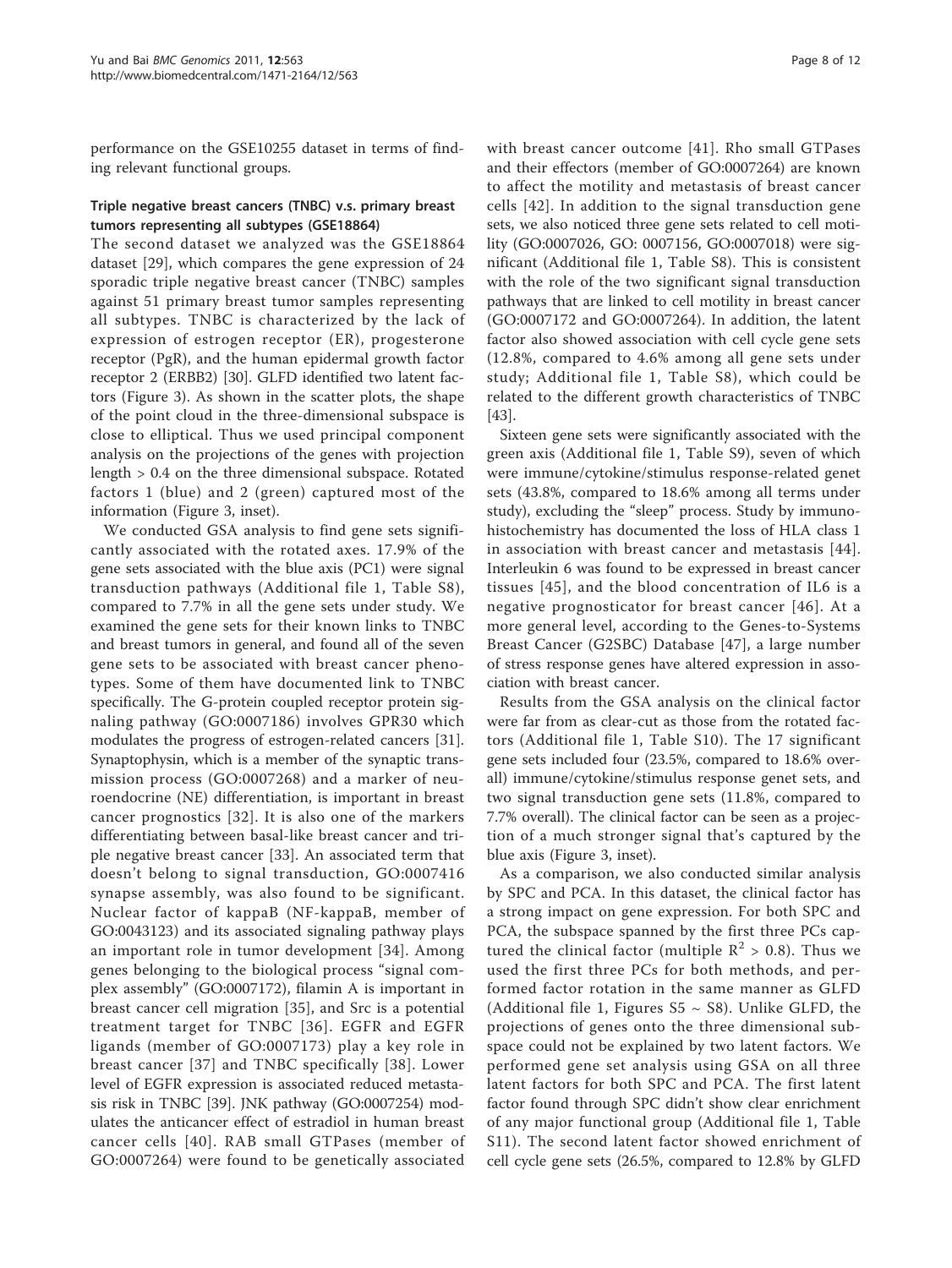<span id="page-9-0"></span>

and 4.6% among all gene sets under study; Additional file [1,](#page-11-0) Table S12), as well as slight enrichment of immune/cytokine/stimulus response-related genet sets (26.5%, compared to 43.8% by GLFD and 18.6% among all gene sets under study). The third latent factor showed enrichment of immune/cytokine/stimulus response-related genet sets (30.1%, compared to 43.8% by GLFD and 18.6% among all gene sets under study;

Additional file [1,](#page-11-0) Table S13). None of the three factors showed enrichment of signaling pathways (compared to 17.9% by GLFD and 7.7% among all gene sets under study). For the factors found through PCA, only the second factor showed enrichment of cell cycle gene sets (30%, compared to 12.8% by GLFD and 4.6% among all gene sets under study; Additional file [1,](#page-11-0) Tables S14~S16). It is notable that the most prominent factor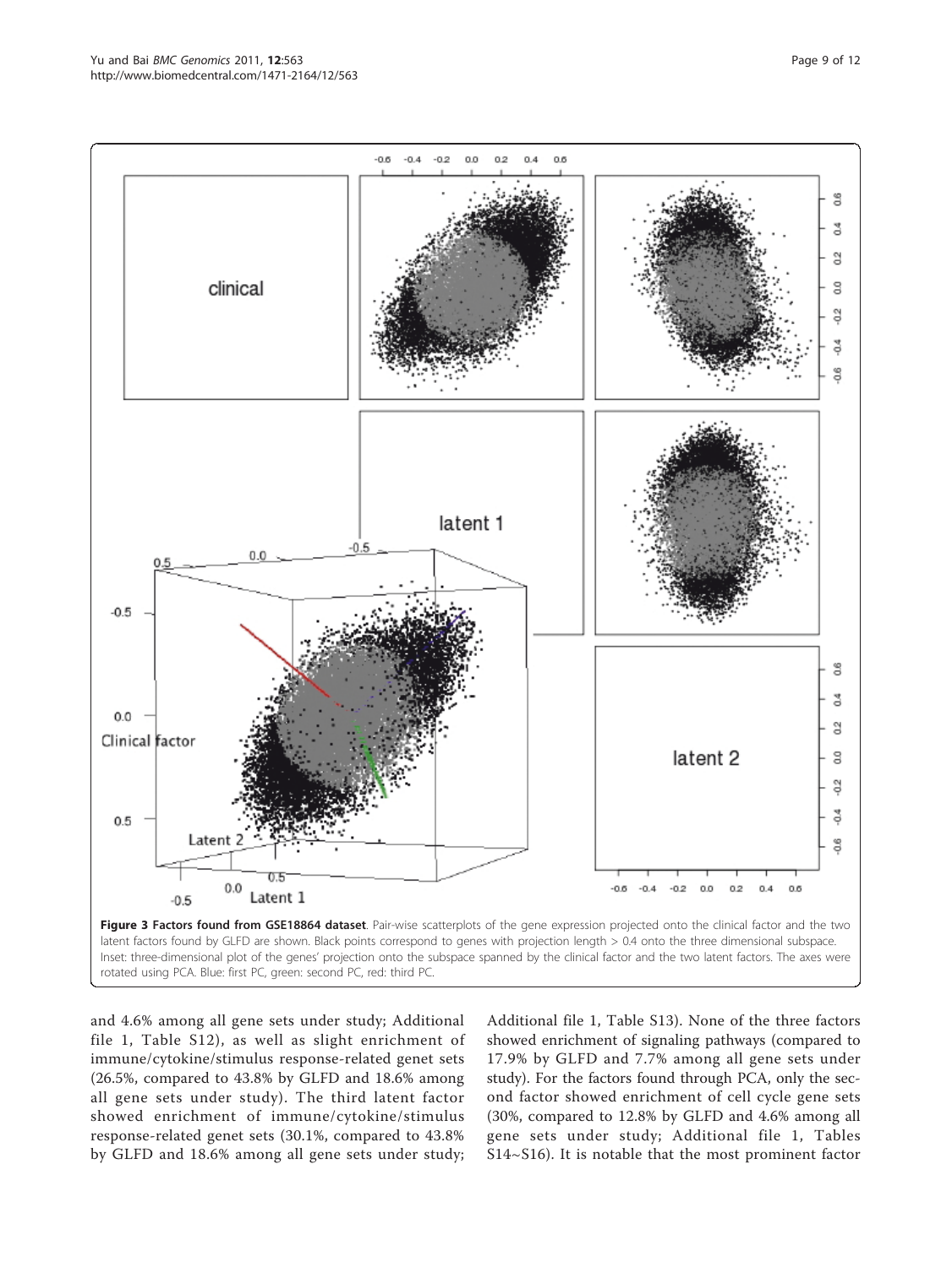found by both SPC and PCA weren't clearly associated with any functional category. A possible explanation is that both methods captured vague global information in the data. In terms of finding relevant functional categories, SPC, which was competitive in some of the simulation settings, was close to GLFD, while PCA lagged behind.

In the real data analysis, we used two datasets that were generated from well-characterized diseases and treatment. The results confirmed the biological relevance of the findings by GLFD. In less well-characterized datasets, GLFD can help answer the question "What else has happened besides the differential expression?". The latent factors that GLFD seeks to identify are orthogonal to the clinical factors. This means they may not contribute to the prediction of the clinical outcome. However, in many situations, the goal of the study is to gain biological insight into the mechanisms of diseases. In addition, as demonstrated in the case of the MTX response data, the clinical outcome itself may be measured using a traditional marker, possibly with measurement error. In such situations, finding latent factors helps to better interpret the data and generate hypotheses of potential pathways that are activated together with the clinical outcome. GLFD uses weighted residuals of genes after projecting onto the clinical factors. Modular decomposition of a large matrix amounts to search in a very high dimensional space [[15](#page-11-0)]. It is difficult computationally to reach the global optimum. The use of weighted residuals greatly reduces the search space by focusing the downstream steps on genes that are significantly associated with the clinical factors. In addition, it guarantees orthogonality between the identified factors and the clinical factors.

An alternative approach is to apply MLSA directly to the expression matrix, and then select factors that coregulate genes with the clinical factor. We tested the idea on the two datasets. The post-processing became more involving as a much larger number of factors were identified, and they were not orthogonal to the clinical factors. We used a heuristic approach to address this issue. We forced the identified factors to be orthogonal to the clinical factor by subtracting their projection onto the clinical factor. We then applied the same factor selection procedure as in Step 3 of the Methods section. For both the GSE10255 dataset and the GSE18864 dataset, the alternative approach selected the same number of factors as GLFD. We applied the same rotation procedures for each dataset respectively as described above, and tested the latent factors for gene set association by GSA (Additional file [1,](#page-11-0) Figures S9  $\sim$  S12). For the GSE10255 dataset, the first latent factor showed enrichment of immune system gene sets (20%, compared to

18.9% by GLFD and 6.1% among all gene sets under study; Additional file [1](#page-11-0), Table S17), and the second latent factor showed enrichment of cell cycle gene sets (32.9%, compared to 47.9% by GLFD and 4.6% among all gene sets under study; Additional file [1](#page-11-0), Table S18). Neither factor showed enrichment of RNA metabolism/ transport gene sets (compared to 13.5% by GLFD and 2.9% among all gene sets under study). For the GSE18864 dataset, the first latent factor showed enrichment of cell cycle gene sets (31.4%, compared to 12.8% by GLFD and 4.6% among all gene sets under study; Additional file [1,](#page-11-0) Table S19), and the second latent factor showed enrichment of signaling gene sets (12.9%, compared to 17.9% by GLFD and 7.7% among all gene sets under study; Additional file [1,](#page-11-0) Table S20). Neither factor showed enrichment of immune/cytokine/stimulus response-related genet sets (compared to 43.8% by GLFD and 18.6% among all gene sets under study). The results of the comparisons showed that while the alternative approach required more post-processing, its performance was not as good as GLFD in terms of finding relevant functional categories.

The main purpose of GLFD is to identify the subspace governed by both the clinical factor(s) and latent factors. Genes showing large projections onto the subspace are considered to be in a clinically relevant module. For the latent factors to belong to the module, a significant number of the genes in the module need to be regulated by both the clinical factor(s) and the latent factors. In the search of latent factors, GLFD maintains the orthogonality between the observed clinical factor(s) and the latent factors, as well as between the latent factors. Once the subspace is determined, there are several ways to handle the factors - (1) keep the identified factors, (2) rotate the factors while maintaining orthogonality, (3) rotate the factors without maintaining orthogonality, and (4) rotate only the latent factors with/without orthogonality constraint. As the dimensionality is drastically reduced, the projection of the entire data onto the subspace can be visualized to help the user make a decision. Similar to the situation of traditional factor analysis, the choice of rotation depends on the data structure and user interpretation, which is beyond the scope of the GLFD method.

## Conclusions

In summary, we developed a new approach to interpret high throughput data and the associated algorithm based on modular matrix decomposition. The method is effective in bringing more insights into the data by finding latent factors that co-regulate genes with observed clinical factors. It can be used as an explorative tool for data interpretation and hypothesis generation.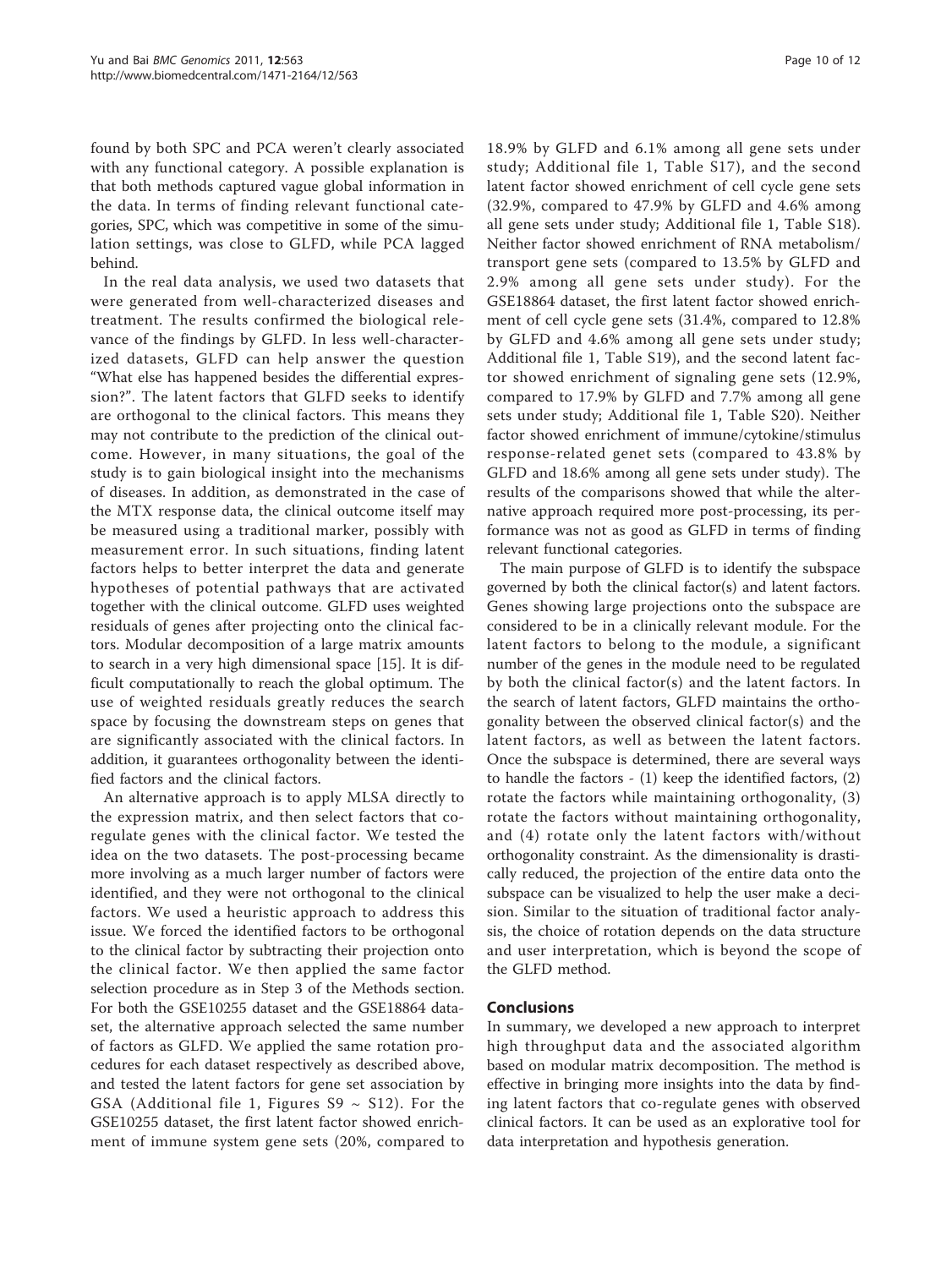## <span id="page-11-0"></span>Additional material

[Additional file 1: S](http://www.biomedcentral.com/content/supplementary/1471-2164-12-563-S1.PDF)upplemental tables and figures.

#### Acknowledgements

This research was partially supported by NIH grants 5P01ES016731, 5U19AI057266 and 1U19AI090023.

#### Author details

<sup>1</sup>Department of Biostatistics and Bioinformatics, Rollins School of Public Health, Emory University, Atlanta, GA, USA. <sup>2</sup>Department of Pharmaceutical Sciences, School of Pharmacy, Philadelphia College of Osteopathic Medicine, Suwanee, GA, USA.

#### Authors' contributions

TY and YB jointly initiated the study and developed the hypotheses to be tested by the computational tools. TY developed the algorithms and performed data processing. YB carried out data interpretation. TY and YB jointly drafted the manuscript. All authors read and approved the final manuscript.

#### Received: 10 June 2011 Accepted: 16 November 2011 Published: 16 November 2011

#### References

- 1. Saeys Y, Inza I, Larranaga P: [A review of feature selection techniques in](http://www.ncbi.nlm.nih.gov/pubmed/17720704?dopt=Abstract) [bioinformatics.](http://www.ncbi.nlm.nih.gov/pubmed/17720704?dopt=Abstract) Bioinformatics 2007, 23(19):2507-2517.
- 2. Li L: [Dimension reduction for high-dimensional data.](http://www.ncbi.nlm.nih.gov/pubmed/20652514?dopt=Abstract) Methods Mol Biol 2010, 620:417-434.
- 3. Goeman JJ, Buhlmann P: [Analyzing gene expression data in terms of](http://www.ncbi.nlm.nih.gov/pubmed/17303618?dopt=Abstract) [gene sets: methodological issues.](http://www.ncbi.nlm.nih.gov/pubmed/17303618?dopt=Abstract) Bioinformatics 2007, 23(8):980-987.
- 4. Song S, Black MA: [Microarray-based gene set analysis: a comparison of](http://www.ncbi.nlm.nih.gov/pubmed/19038052?dopt=Abstract) [current methods.](http://www.ncbi.nlm.nih.gov/pubmed/19038052?dopt=Abstract) Bmc Bioinformatics 2008, 9:502.
- 5. Yu T, Bai Y: Capturing changes in gene expression dynamics by gene set differential coordination analysis. Genomics 2011.
- 6. Montaner D, Minguez P, Al-Shahrour F, Dopazo J: [Gene set internal](http://www.ncbi.nlm.nih.gov/pubmed/19397819?dopt=Abstract) [coherence in the context of functional profiling.](http://www.ncbi.nlm.nih.gov/pubmed/19397819?dopt=Abstract) BMC Genomics 2009, 10:197.
- 7. Chen X, Shi S, He X: [Evidence for gene length as a determinant of gene](http://www.ncbi.nlm.nih.gov/pubmed/19620395?dopt=Abstract) [coexpression in protein complexes.](http://www.ncbi.nlm.nih.gov/pubmed/19620395?dopt=Abstract) Genetics 2009, 183(2):751-754, 751SI-755SI.
- 8. Liu CT, Yuan S, Li KC: [Patterns of co-expression for protein complexes by](http://www.ncbi.nlm.nih.gov/pubmed/19056822?dopt=Abstract) [size in Saccharomyces cerevisiae.](http://www.ncbi.nlm.nih.gov/pubmed/19056822?dopt=Abstract) Nucleic Acids Res 2009, 37(2):526-532.
- 9. Li KC: [Genome-wide coexpression dynamics: theory and application.](http://www.ncbi.nlm.nih.gov/pubmed/12486219?dopt=Abstract) Proc Natl Acad Sci USA 2002, 99(26):16875-16880.
- 10. Li KC, Liu CT, Sun W, Yuan S, Yu T: [A system for enhancing genome-wide](http://www.ncbi.nlm.nih.gov/pubmed/15492223?dopt=Abstract) [coexpression dynamics study.](http://www.ncbi.nlm.nih.gov/pubmed/15492223?dopt=Abstract) Proc Natl Acad Sci USA 2004, 101(44):15561-15566.
- 11. Liao JC, Boscolo R, Yang YL, Tran LM, Sabatti C, Roychowdhury VP: [Network](http://www.ncbi.nlm.nih.gov/pubmed/14673099?dopt=Abstract) [component analysis: reconstruction of regulatory signals in biological](http://www.ncbi.nlm.nih.gov/pubmed/14673099?dopt=Abstract) [systems](http://www.ncbi.nlm.nih.gov/pubmed/14673099?dopt=Abstract). Proc Natl Acad Sci USA 2003, 100(26):15522-15527.
- 12. Ihmels J, Friedlander G, Bergmann S, Sarig O, Ziv Y, Barkai N: [Revealing](http://www.ncbi.nlm.nih.gov/pubmed/12134151?dopt=Abstract) [modular organization in the yeast transcriptional network.](http://www.ncbi.nlm.nih.gov/pubmed/12134151?dopt=Abstract) Nat Genet 2002, 31(4):370-377.
- 13. Wagner GP, Pavlicev M, Cheverud JM: [The road to modularity.](http://www.ncbi.nlm.nih.gov/pubmed/18007649?dopt=Abstract) Nat Rev Genet 2007, 8(12):921-931.
- 14. Yu T, Li KC: [Inference of transcriptional regulatory network by two-stage](http://www.ncbi.nlm.nih.gov/pubmed/16144806?dopt=Abstract) [constrained space factor analysis.](http://www.ncbi.nlm.nih.gov/pubmed/16144806?dopt=Abstract) Bioinformatics 2005, 21(21):4033-4038.
- 15. Yu TW: [An exploratory data analysis method to reveal modular latent](http://www.ncbi.nlm.nih.gov/pubmed/20799972?dopt=Abstract) [structures in high-throughput data.](http://www.ncbi.nlm.nih.gov/pubmed/20799972?dopt=Abstract) Bmc Bioinformatics 2010, 11:440. 16. Kutner MH, Nachtsheim CJ, Neter J, Li W: Applied Linear Statistical
- Models. New York: McGraw-Hill;, 5 2005. 17. Martens H, Næs T: Multivariate calibration. Chichester England; New York:
- Wiley; 1989. 18. Bair E, Hastie T, Paul D, Tibshirani R: Prediction by supervised principal
- components. J Am Stat Assoc 2006, 101(473):119-137.
- 19. Barrett T, Edgar R: [Gene expression omnibus: microarray data storage,](http://www.ncbi.nlm.nih.gov/pubmed/16939800?dopt=Abstract) [submission, retrieval, and analysis.](http://www.ncbi.nlm.nih.gov/pubmed/16939800?dopt=Abstract) Methods Enzymol 2006, 411:352-369.
- 20. Sorich MJ, Pottier N, Pei D, Yang W, Kager L, Stocco G, Cheng C, Panetta JC, Pui CH, Relling MV, et al: In vivo response to methotrexate forecasts outcome of acute lymphoblastic leukemia and has a distinct gene expression profile. PLoSMed 2008, 5(4):e83.
- 21. Bernaards CA, Jennrich RI: Gradient Projection Algorithms and Software for Arbitrary Rotation Criteria in Factor Analysis. Educational and Psychological Measurement 2005, 65:676-696.
- 22. Abatangelo L, Maglietta R, Distaso A, D'Addabbo A, Creanza TM, Mukherjee S, Ancona N: [Comparative study of gene set enrichment](http://www.ncbi.nlm.nih.gov/pubmed/19725948?dopt=Abstract) [methods.](http://www.ncbi.nlm.nih.gov/pubmed/19725948?dopt=Abstract) Bmc Bioinformatics 2009, 10:275.
- 23. Nam D, Kim SY: [Gene-set approach for expression pattern analysis.](http://www.ncbi.nlm.nih.gov/pubmed/18202032?dopt=Abstract) Brief Bioinform 2008, 9(3):189-197.
- 24. Ashburner M, Ball CA, Blake JA, Botstein D, Butler H, Cherry JM, Davis AP, Dolinski K, Dwight SS, Eppig JT, et al: [Gene ontology: tool for the](http://www.ncbi.nlm.nih.gov/pubmed/10802651?dopt=Abstract) [unification of biology. The Gene Ontology Consortium.](http://www.ncbi.nlm.nih.gov/pubmed/10802651?dopt=Abstract) Nat Genet 2000, 25(1):25-29.
- 25. Yu T, Sun W, Yuan S, Li KC: [Study of coordinative gene expression at the](http://www.ncbi.nlm.nih.gov/pubmed/16076891?dopt=Abstract) [biological process level.](http://www.ncbi.nlm.nih.gov/pubmed/16076891?dopt=Abstract) Bioinformatics 2005, 21(18):3651-3657.
- 26. Efron B, Tibshirani R: On testing the significance of sets of genes. Ann Appl Stat 2007, 1:107-129.
- 27. Wessels JA, Huizinga TW, Guchelaar HJ: Recent insights in the pharmacological actions of methotrexate in the treatment of rheumatoid arthritis. Rheumatology (Oxford) 2008, 47(3):249-255.
- 28. Fotoohi AK, Assaraf YG, Moshfegh A, Hashemi J, Jansen G, Peters GJ, Larsson C, Albertioni F: [Gene expression profiling of leukemia T-cells](http://www.ncbi.nlm.nih.gov/pubmed/19426680?dopt=Abstract) [resistant to methotrexate and 7-hydroxymethotrexate reveals alterations](http://www.ncbi.nlm.nih.gov/pubmed/19426680?dopt=Abstract) [that preserve intracellular levels of folate and nucleotide biosynthesis.](http://www.ncbi.nlm.nih.gov/pubmed/19426680?dopt=Abstract) Biochem Pharmacol 2009, 77(8):1410-1417.
- 29. Li Y, Zou L, Li Q, Haibe-Kains B, Tian R, Desmedt C, Sotiriou C, Szallasi Z, Iglehart JD, Richardson AL, et al: Amplification [of LAPTM4B and YWHAZ](http://www.ncbi.nlm.nih.gov/pubmed/20098429?dopt=Abstract) [contributes to chemotherapy resistance and recurrence of breast cancer.](http://www.ncbi.nlm.nih.gov/pubmed/20098429?dopt=Abstract) Nat Med 2010, 16(2):214-218.
- 30. Gluz O, Liedtke C, Gottschalk N, Pusztai L, Nitz U, Harbeck N: [Triple](http://www.ncbi.nlm.nih.gov/pubmed/19901010?dopt=Abstract)[negative breast cancer-current status and future directions.](http://www.ncbi.nlm.nih.gov/pubmed/19901010?dopt=Abstract) Ann Oncol 2009, 20(12):1913-1927.
- 31. Wang D, Hu L, Zhang G, Zhang L, Chen C: [G protein-coupled receptor 30](http://www.ncbi.nlm.nih.gov/pubmed/20960099?dopt=Abstract) [in tumor development.](http://www.ncbi.nlm.nih.gov/pubmed/20960099?dopt=Abstract) Endocrine 2010, 38(1):29-37.
- 32. van Krimpen C, Elferink A, Broodman CA, Hop WC, Pronk A, Menke M: [The](http://www.ncbi.nlm.nih.gov/pubmed/15325669?dopt=Abstract) [prognostic influence of neuroendocrine differentiation in breast cancer:](http://www.ncbi.nlm.nih.gov/pubmed/15325669?dopt=Abstract) [results of a long-term follow-up study.](http://www.ncbi.nlm.nih.gov/pubmed/15325669?dopt=Abstract) Breast 2004, 13(4):329-333.
- 33. Rakha EA, Elsheikh SE, Aleskandarany MA, Habashi HO, Green AR, Powe DG, El-Sayed ME, Benhasouna A, Brunet JS, Akslen LA, et al: [Triple-negative](http://www.ncbi.nlm.nih.gov/pubmed/19318481?dopt=Abstract) [breast cancer: distinguishing between basal and nonbasal subtypes.](http://www.ncbi.nlm.nih.gov/pubmed/19318481?dopt=Abstract) Clin Cancer Res 2009, 15(7):2302-2310.
- 34. Karin M, Cao Y, Greten FR, Li ZW: [NF-kappaB in cancer: from innocent](http://www.ncbi.nlm.nih.gov/pubmed/12001991?dopt=Abstract) [bystander to major culprit.](http://www.ncbi.nlm.nih.gov/pubmed/12001991?dopt=Abstract) Nat Rev Cancer 2002, 2(4):301-310.
- 35. Xu Y, Bismar TA, Su J, Xu B, Kristiansen G, Varga Z, Teng L, Ingber DE, Mammoto A, Kumar R, et al: [Filamin A regulates focal adhesion](http://www.ncbi.nlm.nih.gov/pubmed/20937704?dopt=Abstract) [disassembly and suppresses breast cancer cell migration and invasion.](http://www.ncbi.nlm.nih.gov/pubmed/20937704?dopt=Abstract) J Exp Med 2010, 207(11):2421-2437.
- 36. Tryfonopoulos D, Walsh S, Collins DM, Flanagan L, Quinn C, Corkery B, McDermott EW, Evoy D, Pierce A, ODonovan N, et al: Src: a potential target for the treatment of triple-negative breast cancer. Ann Oncol 2011.
- 37. Foley J, Nickerson NK, Nam S, Allen KT, Gilmore JL, Nephew KP, Riese DJ: [EGFR signaling in breast cancer: bad to the bone.](http://www.ncbi.nlm.nih.gov/pubmed/20813200?dopt=Abstract) Semin Cell Dev Biol 2010, 21(9):951-960.
- 38. Rastelli F, Biancanelli S, Falzetta A, Martignetti A, Casi C, Bascioni R, Giustini L, Crispino S: [Triple-negative breast cancer: current state of the](http://www.ncbi.nlm.nih.gov/pubmed/21388048?dopt=Abstract) [art.](http://www.ncbi.nlm.nih.gov/pubmed/21388048?dopt=Abstract) Tumori 2010, 96(6):875-888.
- 39. Viale G, Rotmensz N, Maisonneuve P, Bottiglieri L, Montagna E, Luini A, Veronesi P, Intra M, Torrisi R, Cardillo A, et al: [Invasive ductal carcinoma of](http://www.ncbi.nlm.nih.gov/pubmed/18839307?dopt=Abstract) the breast with the "triple-negative" [phenotype: prognostic implications](http://www.ncbi.nlm.nih.gov/pubmed/18839307?dopt=Abstract) [of EGFR immunoreactivity.](http://www.ncbi.nlm.nih.gov/pubmed/18839307?dopt=Abstract) Breast Cancer Res Treat 2009, 116(2):317-328.
- 40. Altiok N, Koyuturk M, Altiok S: [JNK pathway regulates estradiol-induced](http://www.ncbi.nlm.nih.gov/pubmed/17187235?dopt=Abstract) [apoptosis in hormone-dependent human breast cancer cells.](http://www.ncbi.nlm.nih.gov/pubmed/17187235?dopt=Abstract) Breast Cancer Res Treat 2007, 105(3):247-254.
- 41. Cheng KW, Lahad JP, Gray JW, Mills GB: [Emerging role of RAB GTPases in](http://www.ncbi.nlm.nih.gov/pubmed/15805241?dopt=Abstract) [cancer and human disease.](http://www.ncbi.nlm.nih.gov/pubmed/15805241?dopt=Abstract) Cancer Res 2005, 65(7):2516-2519.
- 42. Tang Y, Olufemi L, Wang MT, Nie D: Role of Rho GTPases in breast cancer. FrontBiosci 2008, 13:759-776.